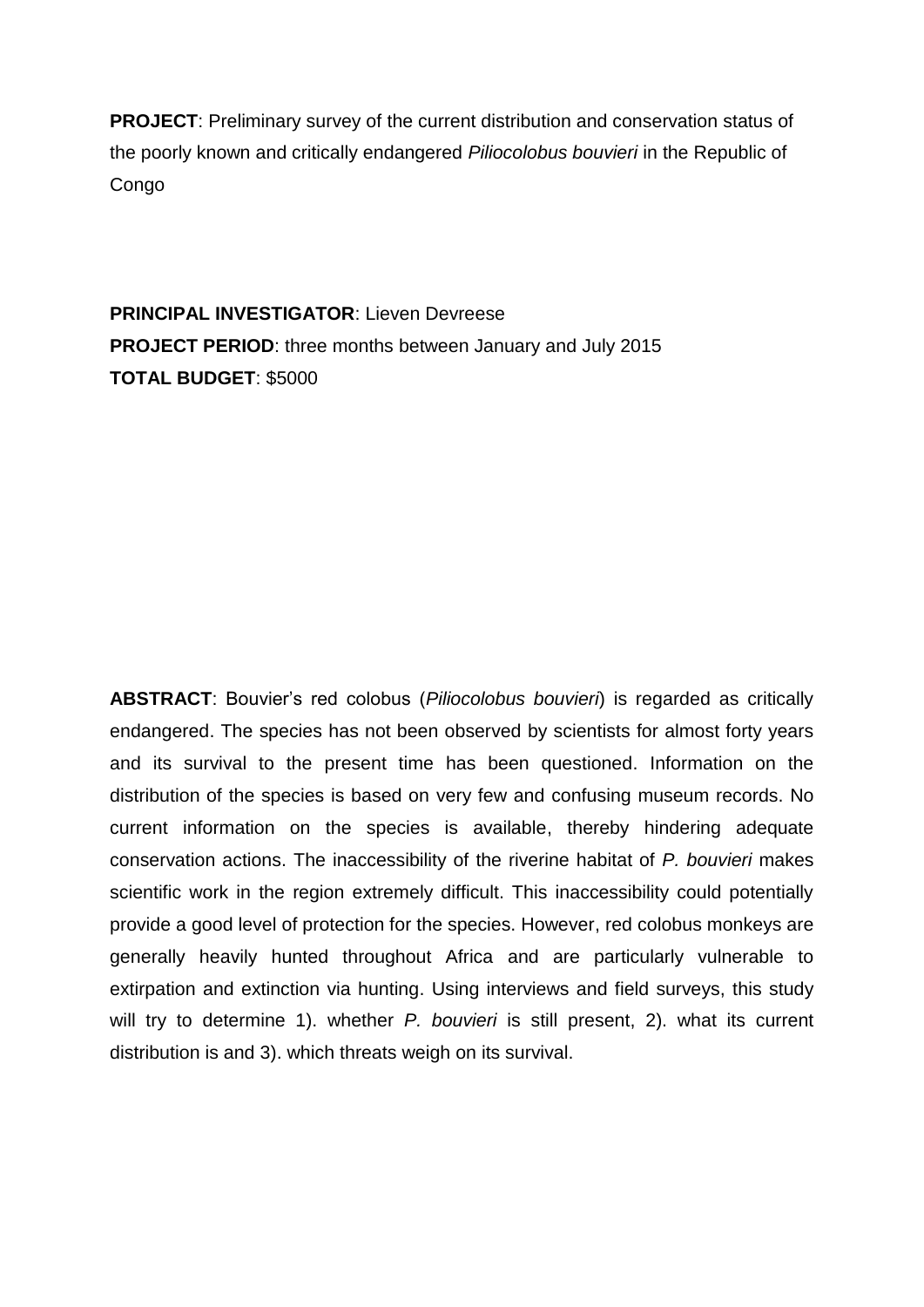# **1. Introduction**

#### **a. Justification of proposal**

Bouvier"s red colobus, *Piliocolobus bouvieri* (Rochebrune, 1887), probably represents the least known taxon of red colobus. It is endemic to the Republic of Congo and has a small geographic range on the right bank of the lower Congo River (Groves, 2001). Until recently *P. bouvieri* was grouped together with Pennant"s red colobus (*P. pennantii*) from Bioko and the Niger Delta red colobus (*P. epieni*) as subspecies of a single species (Mittermeier et al., 2013). *P. bouvieri* is labelled as critically endangered on the IUCN red list (Oates & Struhsaker, 2008) and *P. pennantii sensu lato* has been included several times in the list of the world's 25 most endangered primates (Schwitzer et al., 2014). The populations on Bioko and in Nigeria have received considerable conservation attention (Anonymous 2013; Cronin et al., 2010; 2013), while *P. bouvieri* has been totally neglected. However, *P. bouvieri* has not been observed by scientists for almost forty years and its survival to the present time has been questioned (Struhsaker, 2005). An investigation of the distribution and conservation status of the species has been given utmost priority in the literature (Groves, 2007; Butynski et al., 2013), but to date the concerns about its survival have not been translated into action on the ground. This study wants to fill in this gap. The preliminary data we intend to collect will give an indication of 1). whether *P. bouvieri* is still present, 2). what its current distribution is and 3). which threats weigh on its survival.

#### **b. How project addresses primate conservation**

Sound knowledge on the current distribution and conservation status of a species is crucial to determine conservation priorities. Virtually nothing is known about *P. bouvieri*. The preliminary results of this first-ever study on the species will hopefully allow us to pinpoint potential areas of high conservation value for the species. In the worst case, this study might be a first indication of the extinction of possibly a second red colobus taxon in the twenty-first century (Oates et al., 2000; McGraw, 2005). However, proving the absence of a species is difficult and more survey work will probably be needed to confirm the possible extinction of *P. bouvieri*.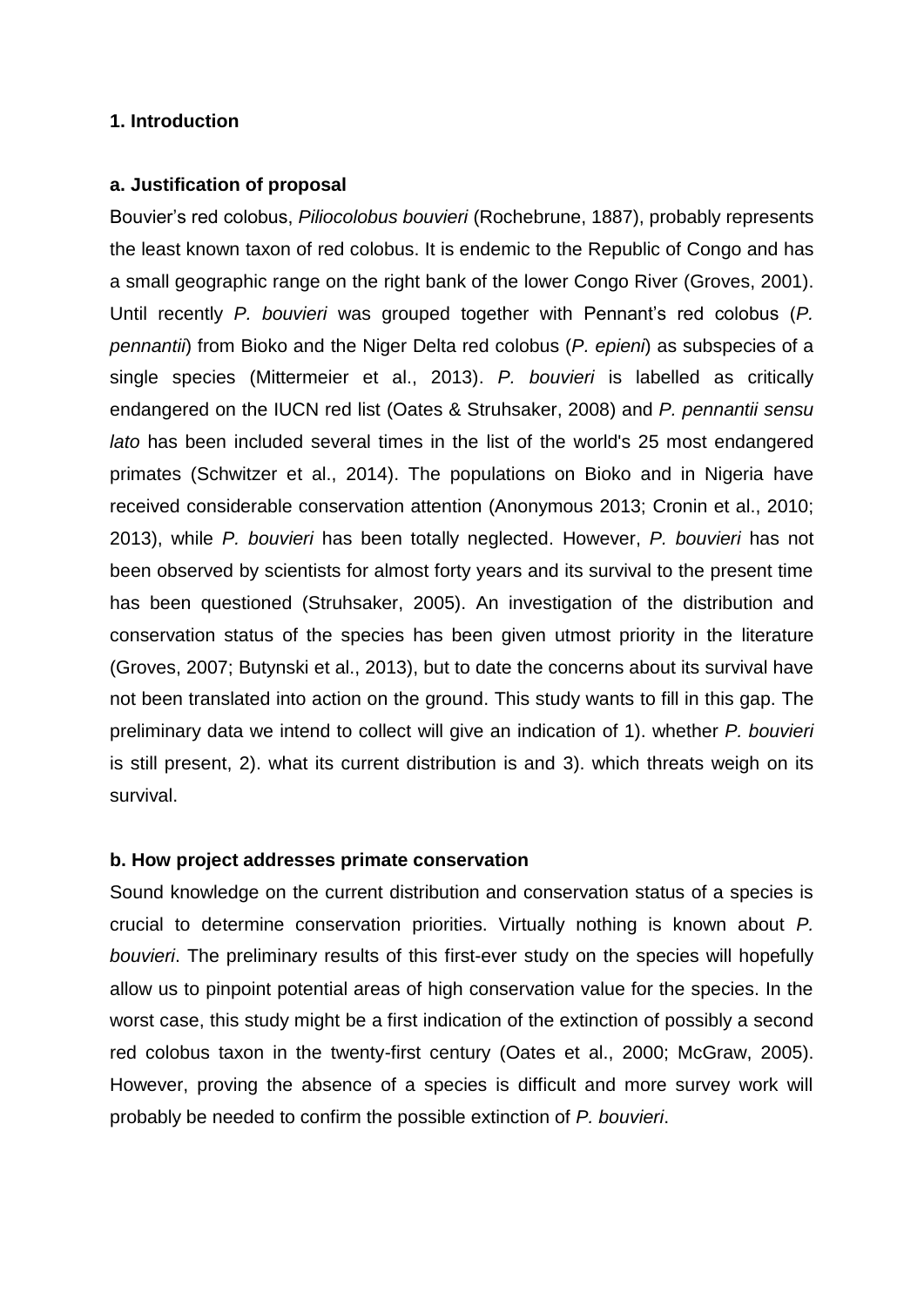# **2. Background Information**

#### **a. Prior research**

None.

#### **b. Prior conservation**

None. *P. bouvieri* has not been reported to occur in any protected area. Habitat loss and destruction seem to be of minor importance in the area. Commercial bushmeat hunting can be expected to be a significant threat to the species (see below).

# **c. Distribution of** *P. bouvieri*

The distribution of *P. bouvieri* is mainly based on a very limited number of museum records and a single report (Fig. 1). Malbrant and Maclatchy (1949) state that the species occurs on the right bank of the Congo River between the Alima and the Sangha Rivers. It is probably restricted to the more continuous forest tract in this landscape. To the south and west of the presumed distribution of *P. bouvieri* the habitat gradually changes to a forest-savannah mosaic with increasing dominance of savannah. Malbrant and Maclatchy (1949) note a very localized distribution. They recorded *P. bouvieri* on the left bank of the Likouala River, as far as Ntokou, but were not able to find any colobus on the right bank of this river. Along the Sangha River the species was cited as abundant on the right bank, but absent to the east of the Sangha River (Malbrant & Maclatchy, 1949). The locality of the type specimen of the red colobus form *nigrimanus*, a junior synonym of *P. oustaleti*, is situated at Lingara village between the Sangha and the Congo Rivers. It could thus be hypothesized that the lower Sangha River represents the border between both species. However, another *P. oustaleti* museum specimen is recorded from Pombo village, situated within the presumed range of *P. bouvieri*. More data are needed to clarify the distribution of both species. No records of red colobus are known from the interfluve between the Sangha and the Likouala-aux-Herbes Rivers. Wide rivers can be expected to represent significant barriers for these primate species.

Two independent sightings of red colobus from Inoni village around 1970, south of the Lefini River still await confirmation (Groves, 2007). This location is situated 200km to the south of the Alima River in a region with only limited forest cover, which makes the presence of red colobus very surprising, although not impossible. Actually,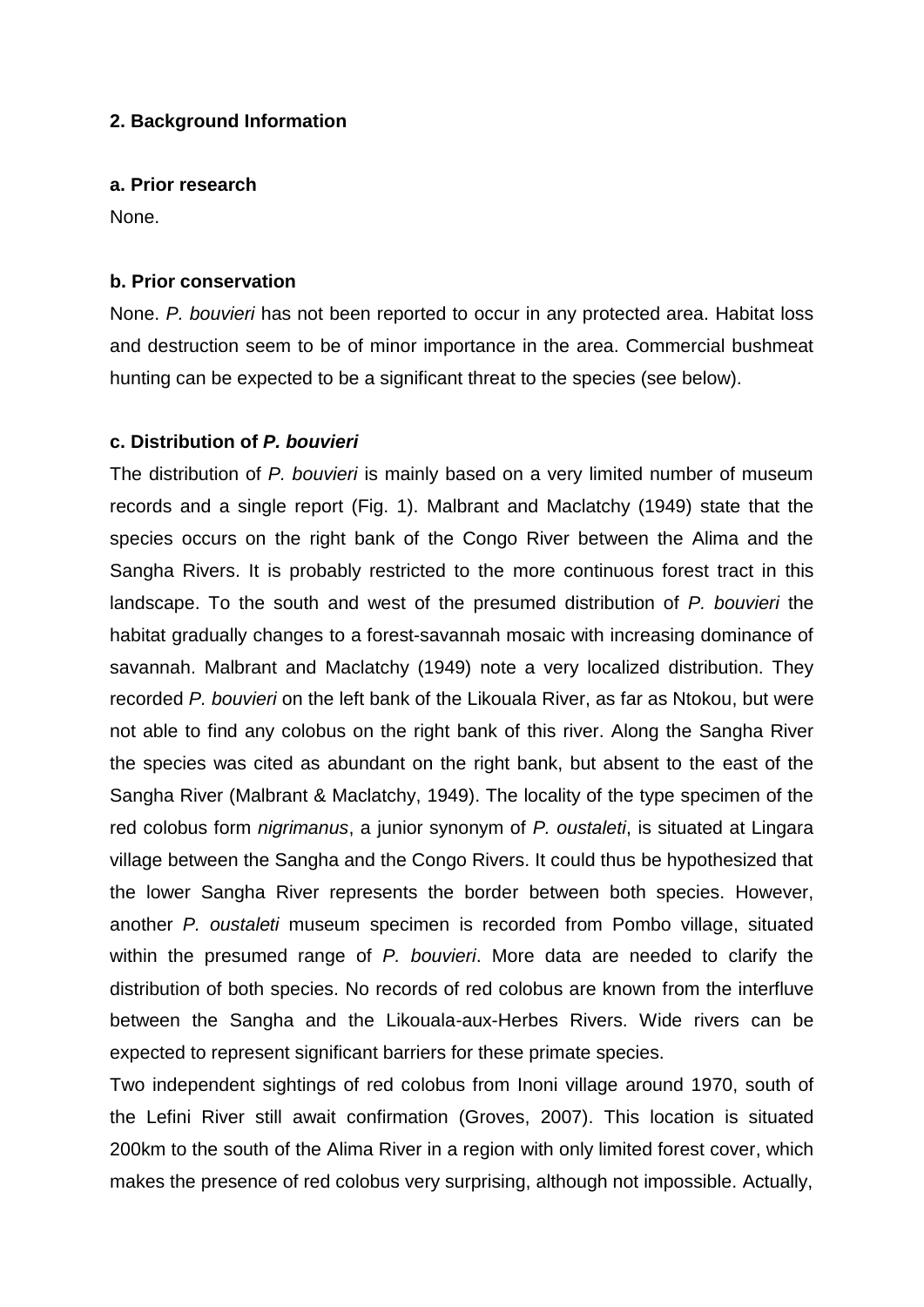

Fig. 1. The geographical area where *Piliocolobus bouvieri* is supposed to occur in the Republic of Congo. The small map on the left shows the N2 national road between Brazzaville and Owando near the survey area shown on the map on the right. The following locations have been collected from museum specimens and the literature: 1). Mongo, type locality of *P. bouvieri* (Rochebrune, 1887) kept at MNHN described as "on the right bank of the Congo, two days" journey by boat above the mouth of the Alima River' (see Moreau et al., 1946), but actually located along the Sangha River (Gippoliti & Agnelli, 2014); 2). Type locality of *likualae* (Matschie, 1914) opposite mouth of Likouala-aux-Herbes River, kept at MNHB; 3). Butando, locality of a *P. bouvieri* specimen in PCM and one in NHM; 4). Ntokou and 5). Moaké between which *P. bouvieri* was reported by Malbrant and Maclatchy (1949); 6). Pombo, locality of a *P. oustaleti* specimen at MNHB; 7). Liranga, type locality of *nigrimanus*, a junior synonym of *P. oustaleti*, kept at MNHN; 8). Ngabe, around which *P. bouvieri* was reported by Malbrant and Macclatchy (1949); and 9). Inoni, where two independent sightings reported red colobus in the 1970s (Groves, 2007).

PCM: Powell-Cotton Museum; NHM: Natural History Museum, London; MNHB: Museum für Naturkunde der Humboldt-Universität, Berlin; MNHN: Muséum National d"Histoire Naturelle, Paris.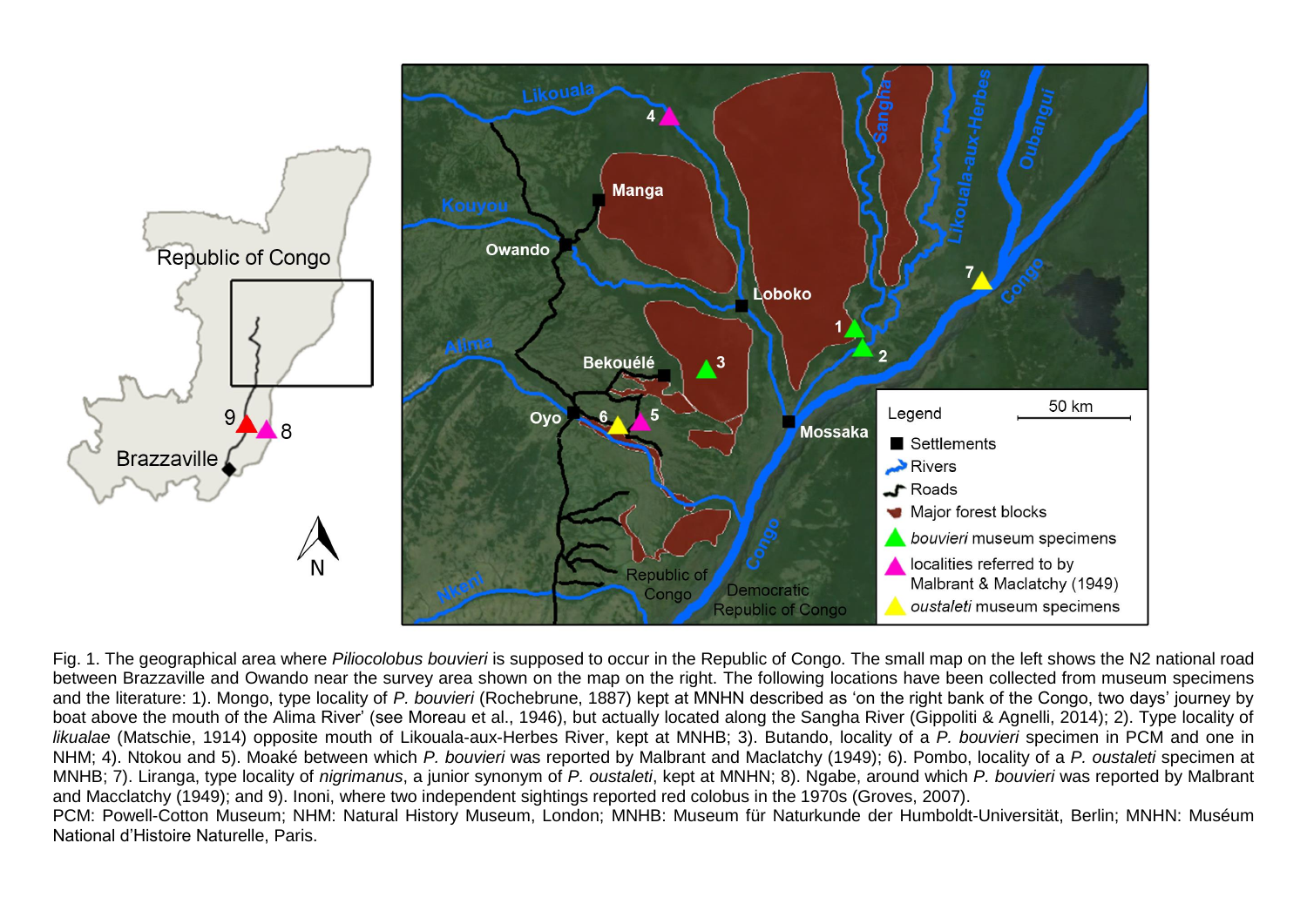Malbrant & Maclatchy (1949) earlier noted the presence of *P. bouvieri* near Ngabe on the right bank of the Congo River opposite of the mouth of the Kwa River, which is about sixty kilometres from Inoni. However, recent survey work in the Lefini and Lesio-Louna Reserves by staff of The Aspinall Foundation have not been able to find red colobus (King et al., 2006) and the species is almost certainly locally extinct in this area (pers. comm. T. King, 2014).

#### **d. Conservation status of** *P. bouvieri*

Throughout Africa red colobus seem to show a preference for two types of habitat: 1). terra firme forest and 2). swamp forest. The former is preferred by species like *P. badius*, *P. tholloni* and *P. tephrosceles*, while *P. epieni* and certain populations of *P. oustaleti* along the Sangha River occur mainly in swamp forest along major rivers (Mittermeier et al., 2013; pers. comm. F. Maisels). The area of distribution of *P. bouvieri* is characterised by extensive swamp forests along major tributaries of the Congo River. Reports of the species often state swamp forest as the habitat type. However, this pattern might be biased because river-based transportation is the main way to access the area (Butynski et al., 2013).

The inaccessibility of the riverine habitat of *P. bouvieri* makes scientific work in the region extremely difficult. This inaccessibility could potentially provide a good level of protection for the species. However, red colobus monkeys are generally heavily hunted throughout Africa because of several reasons. These large-bodied monkeys represent a good catch and are often preferred by hunters (Oates, 1996). They live in large, noisy groups, are not particularly good at detecting predators or hunters, and often exhibit curious or defensive behaviour upon being detected by a hunter (Oates, 1996; Struhsaker, 2005; pers. obs.). This makes red colobus highly vulnerable to extirpation or extinction due to overexploitation. Natural densities of non-hunted *Piliocolobus* populations range from 33 to ≥260 individuals per km² (Fashing, 2007). Hunting levels throughout Central Africa are ever-increasing to meet the bushmeat demands of the rapidly growing populations in the cities. The commercial bushmeat trade is particularly flourishing where cartridges are available and carcasses can easily be transported. Major rivers are important axes in the bushmeat trade and for this reason *P. bouvieri* populations along the Congo River and its tributaries could possibly be under severe hunting pressure.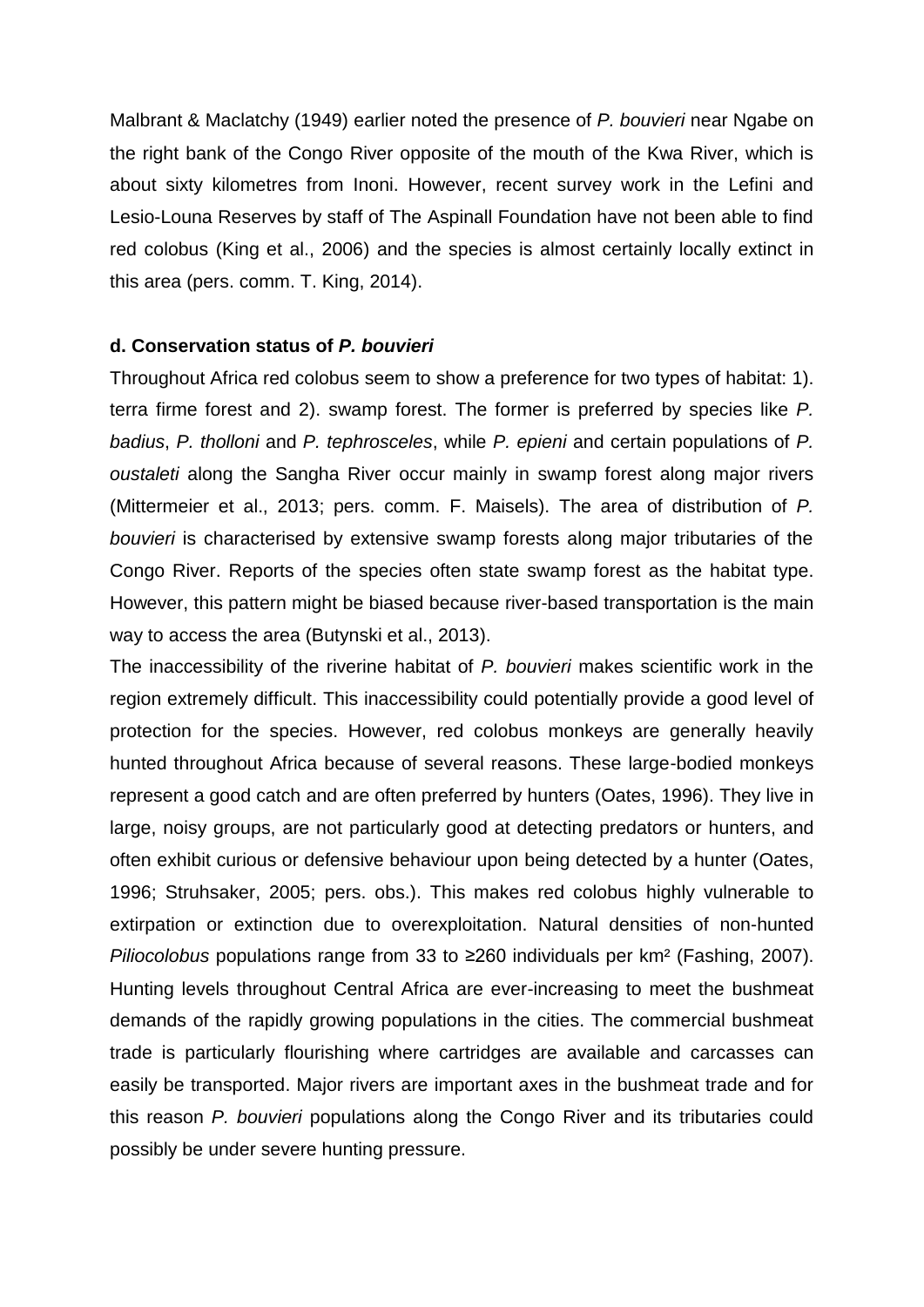#### **e. The phylogenetic enigma of** *P. bouvieri*

The genus *Piliocolobus* is one of the most diverse of African monkeys and its taxonomy has long been a point of confusion and discussion. A recent study using mitochondrial DNA was able to shed a much clearer light on the phylogenetic relationships among the different taxa (Ting, 2008). However, *P. bouvieri* was the only species not included in the analyses, because of the difficulty of acquiring samples. Its former association with *P. pennantii* and *P. epieni*, each located more than 1000 km to the northwest, suggest a rather difficult to explain biogeographic scenario. Faecal samples or biopsies from hunter-killed specimens could be used in a future molecular study to investigate the phylogenetic positioning of *P. bouvieri* among the other species in the genus.

#### **3. Project description**

#### **a. Goals**

We want to fill in the total lack of data on *P. bouvieri* in order to understand better its conservation status by starting a study on its distribution between the lower Alima and Sangha River in the Republic of Congo.

#### **b. Specific aims**

We will investigate the data collected during the planned field survey which will give us an indication of:

- 1). whether *P. bouvieri* is still present,
- 2). what its current distribution is, and
- 3). which threats weigh on its survival.

# **c. Project design and implementation**

A complete list of historic distribution locations of *P. bouvieri* has been compiled based on old museum records and literature data (Fig. 1). This list will be doublechecked to avoid errors in the localisation of old museum record localities and if possible, completed with information obtained from personal communication with different people.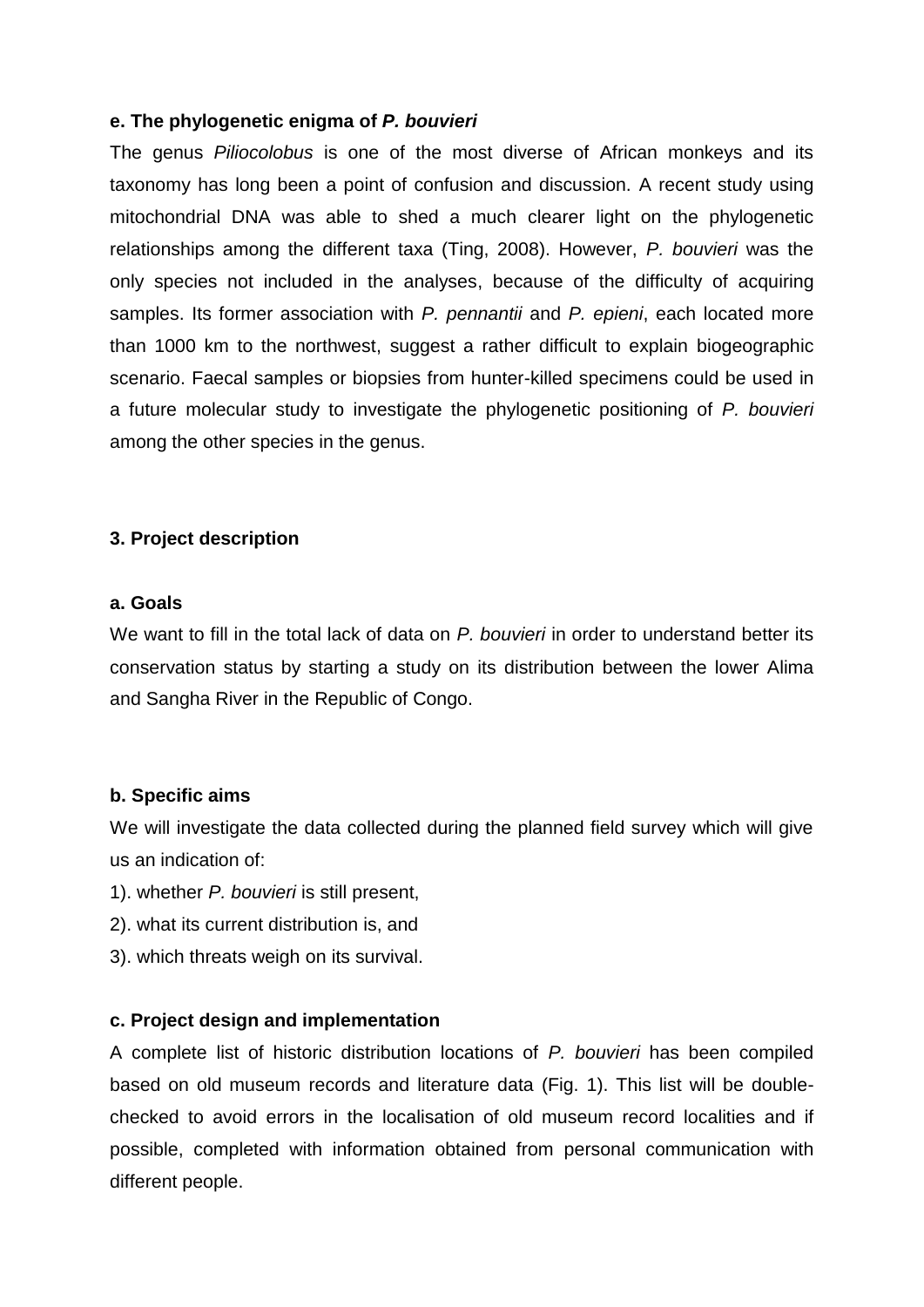The field study will consist of a 2- to 3-month survey expedition between the lower Alima and Sangha Rivers with the aim to survey four forest blocks (see Methods). Interviews with local people will be conducted to acquire additional information about the conservation status of *P. bouvieri*.

#### **d. Disease transmission**

There will be no close contact with wild primates.

# **4. Methods**

#### **a. Hypotheses**

Two hypotheses can be formulated regarding the conservation status of *P. bouvieri*. The highly inaccessible habitat where the species occurs might provide it with a certain level of protection from hunting. The difficulty of doing scientific work in this region might explain the lack of sightings in the last decades. Thus, the conservation status could be not as critical as currently understood. Alternatively, the distribution of *P. bouvieri* along major rivers used as axes in the commercial bushmeat trade might have severely impacted its population size, especially given the vulnerable behaviour of red colobus in general. If in the worst case no signs of red colobus would be found. This might hint towards its extinction.

# **b. Survey methods**

# **b.1. Interviews with local people**

At different localities we will conduct interviews with locals, particularly experienced hunters, using pictures of several primate species present in the area, as well as closely-related and distantly-related species from other areas in Africa. Drawings will be avoided as much as possible, as the local people often have difficulties in recognizing them. However, no pictures are available of living *P. bouvieri* specimens, so for this species we will fully rely on pictures of related species (eg. *P. tholloni* from south of the Congo River). We will ask the interviewees to name all primates he or she recognizes to determine the reliability of the answers. Calls of a related species (*P. tholloni* recorded at the LuiKotale Bonobo Project) will be used to test the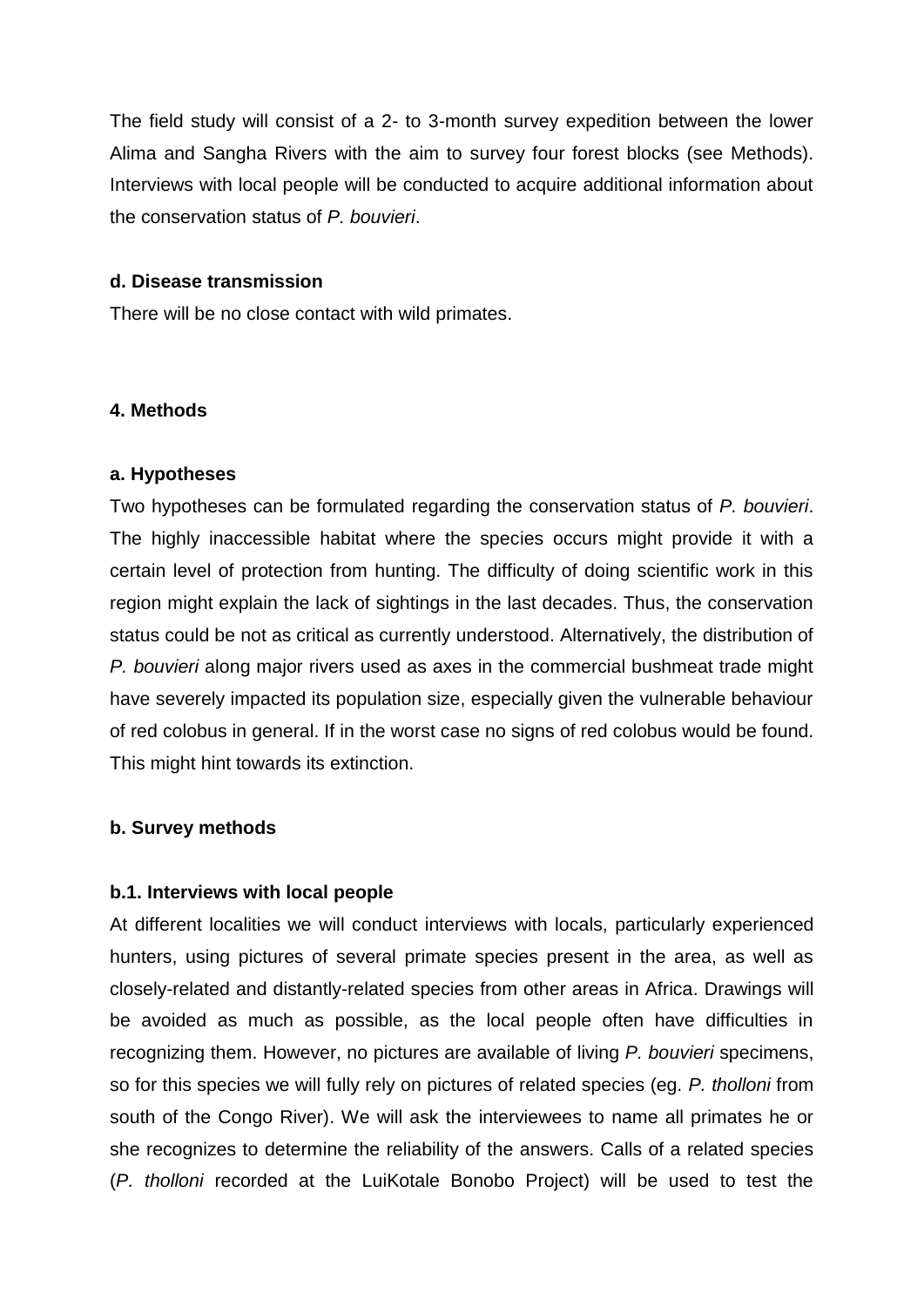interviewee"s knowledge. A simple standard questionnaire will allow us to collect data on the hunting practices of the local people. Ethnoprimatological data will be collected opportunistically.

# **b.2. Survey schedule**

We hope to confirm the presence of *P. bouvieri* and map its general distribution, focusing on major rivers as potential geographical barriers. More detailed information on the situation in the field (concerning location of villages, transport, food supplies) will be gathered over the coming months to plan the expedition thoroughly. We are in contact with Mark Gately from WCS-Congo who provided the first on-site information. Several modes of transport are possible: on foot, in a dug-out canoe with or without outboard motor, or by bicycle, motorcycle or car. Multiple airstrips are available in the area in case of emergency.

We define five sectors where the presence of red colobus should be verified (Fig. 2). The description of the habitat in these sectors is based on satellite imagery.

**Sector 1**: South of the Alima River: this sector is mainly characterised by a forestsavannah mosaic with a high dominance of savannah. Riverine forest can be found along both sides of the Alima river and a larger tract of continuous forest is situated south of the lower part of the Alima River.

**Sector 2**: Between the Alima River and the Kouyou-Likouala Rivers: a forest savannah-mosaic is gradually replaced by a continuous forest tract north and east of Bekouélé village.

**Sector 3:** Between the Kouyou and Likouala Rivers: mostly continuous forest with swampy areas along the Likouala River.

**Sector 4**: Between the Likouala and the Sangha Rivers: continuous forest with extensive swampy areas along both rivers.

**Sector 5**: East of the Sangha River along both banks of the Likouala-aux-Herbes River: here we would expect the presence of *P. oustaleti*.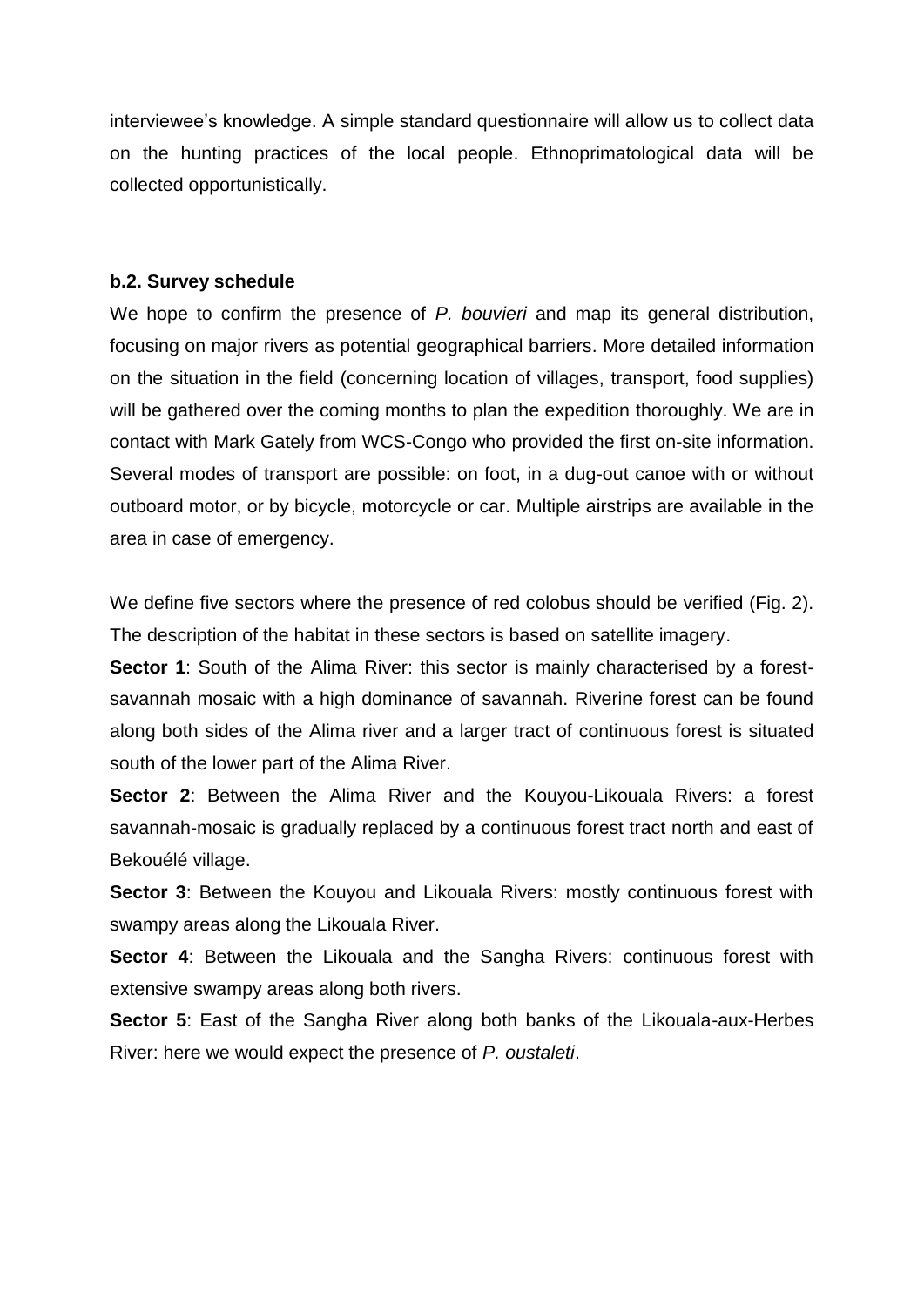

Fig. 2. The different sections where the presence of *Piliocolobus bouvieri* should be verified. In bright red the provisional route starting from Manga as described in the text.

The area on the left bank of the Sangha River (sector 5) is extremely difficult to reach and surveying it would require more time than is available for this preliminary study. The provisional route to efficiently survey several sectors as shown in figure 2 starts at Manga village in sector 3, which can be reached by road from Owando village situated along the asphalted N2 national road (approximately 550km from Brazzaville). After surveying the area near the village, we will conduct a 10-day hike to the east to reach Loboko village (approximately 90km) near the confluence of the Likouala and the Kouyou Rivers. Depending on local information the Kouyou River can also be followed downstream by boat to get to Loboko village, surveying along the river banks. Sector 4 can only be reached by crossing the Likouala River and stocking up supplies in Loboko village. After surveying sector 4 during a multiple-day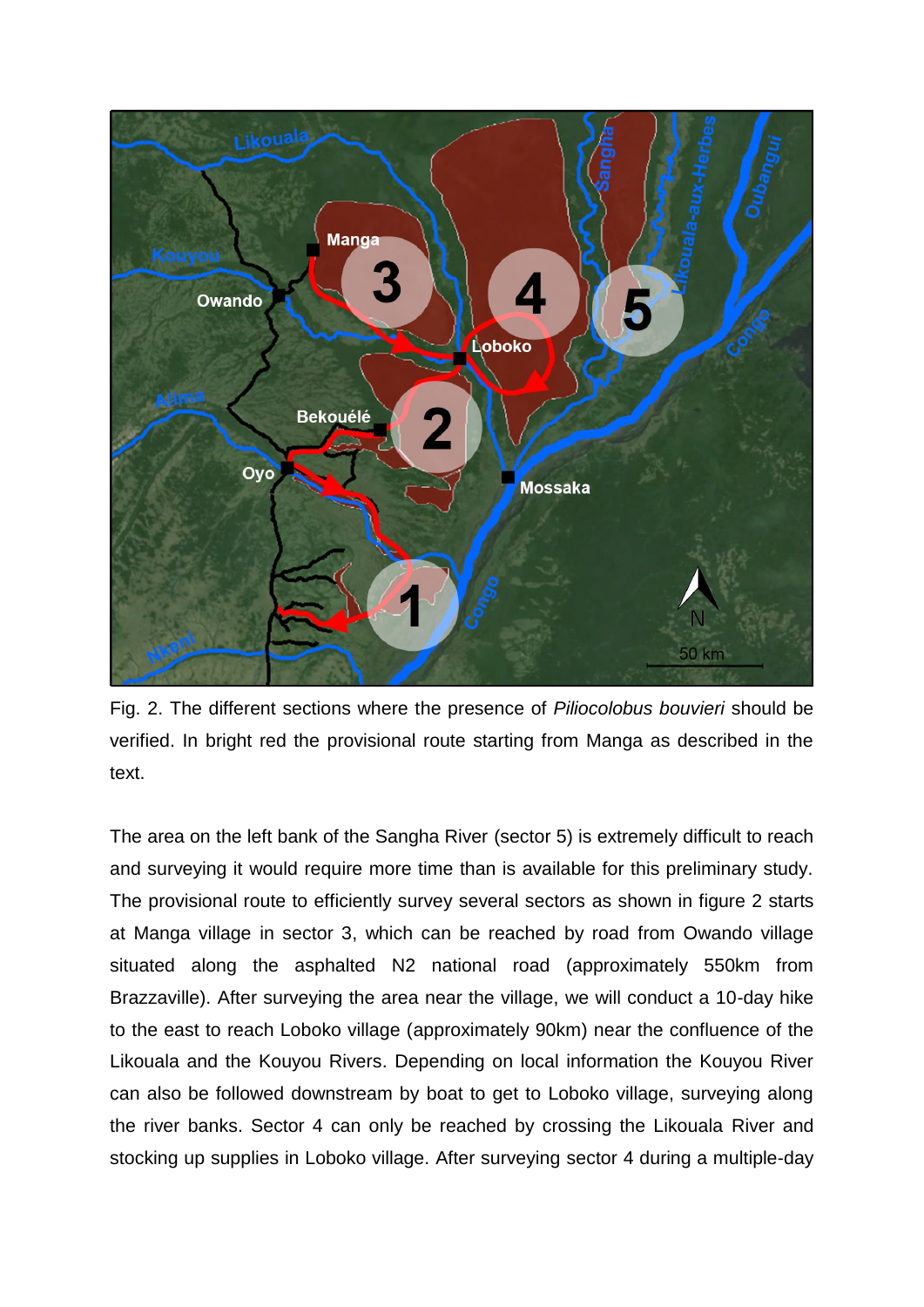hike and along the Likouala River, we will return to Loboko village. From there we will hike to Bekouélé village (approximately 50km) in sector 2, surveying the continuous forest in between and to the east of Bekouélé village. A road is available connecting Bekouélé village with Oyo village along the N2 national road. The larger tract of continuous forest in sector 1 can be reached using the road north of the Alima River going east from Oyo village and by following the Alima River further downstream. Several roads south of the Alima River going east-west will allow a more easy way back to the N2 national road.

Depending on the time schedule a stop can be made at Inoni along the N2 national road on the way back to Brazzaville. The landscape around Inoni is heavily dominated by savannah and only narrow stretches of riverine forest are present. Interviews at the beginning of the expedition will give an indication as to decide whether it is worth spending much time around this locality.

For each of the proposed sectors we count at least 10 to 15 days. The total expedition will take two to three months. We will base the exact localities as well as our search effort in different habitats (terra firme vs. riverine swamp forest) and search strategy (multiple-day hikes vs. river-based searches in dug-out canoes) on information obtained from local people. Very few settlements are present in the major forest tracts, so interviews will be done wherever possible. The coming months we will gather more information from several sources to make a more detailed and realistic programme. Local conditions and uncertainties may cause adaptations to the original schedule. We will have to require permission from village chiefs to enter their forest.

Lieven Devreese has experience with travelling and hiking in remote areas in Central Africa where one has to rely fully on local food supplies (see curriculum vitae). He masters the Lingala language spoken by virtually all Bateke people in this area. He is familiar with the distinctive calls, physical appearance and behaviour of Thollon"s red colobus (*P. tholloni*) from south of the Congo River and previously recorded the Kiteke name for this species as *Voo* (most likely also used for *P. bouvieri*). Malbrant and Maclatchy (1949) cite *M'bomo* as the M"beti name for *P. bouvieri*..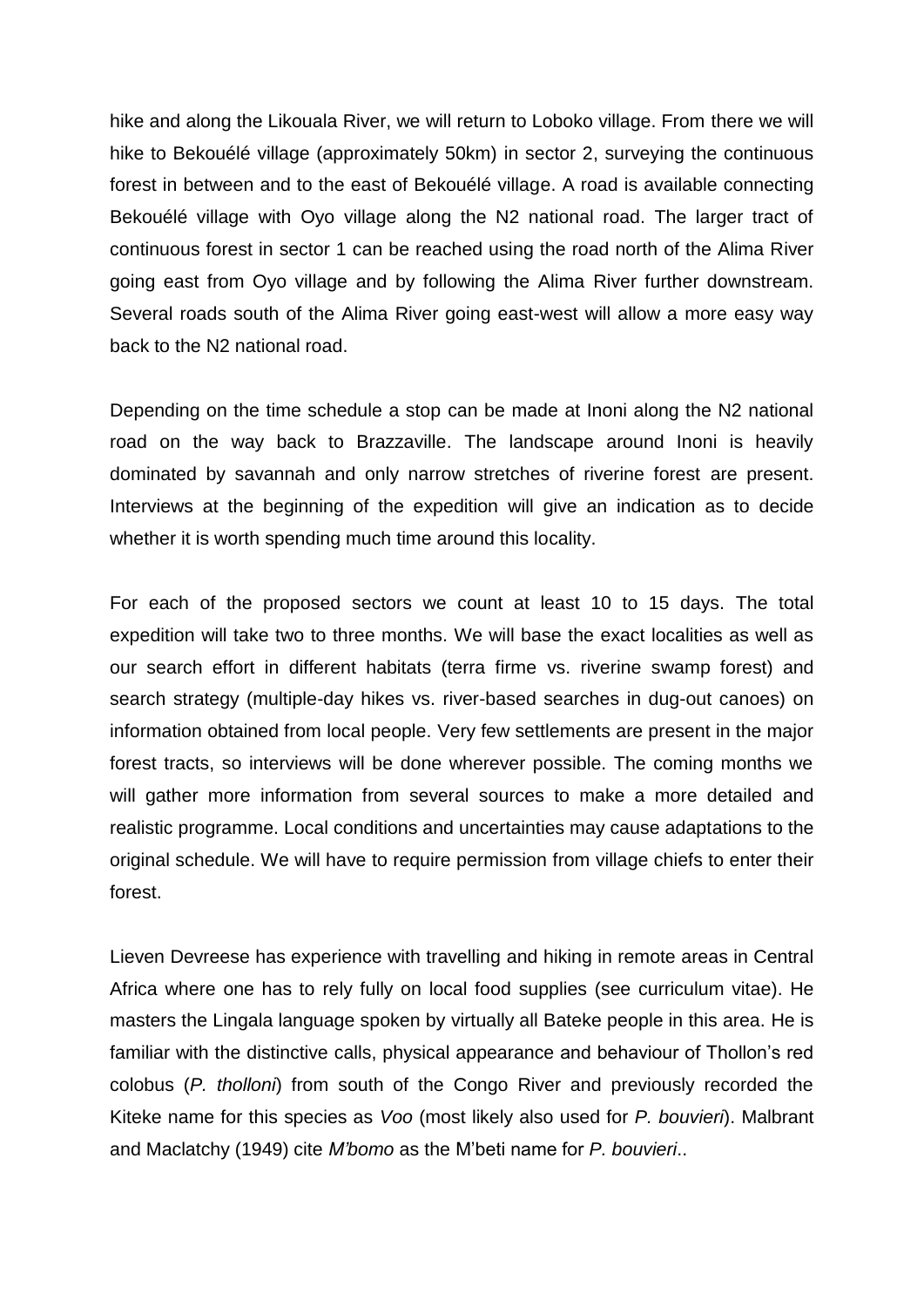#### **b.3. Data collection**

For each survey in the different sectors we will collect information on a daily basis such as time invested, weather conditions and areas covered using a Garmin GPS 60. Each day in the forest we will walk approximately six to eight hours at a slow pace along pre-existing animal or hunting paths, stopping regularly to look and listen for primates (reconnaissance walks; Walsh & White, 1999). Reconnaissance walks will be focussed on the early morning afternoons, as well as in late afternoon, when primates are typically more active. When detecting a group of *P. bouvieri*, we will try to approach them to make visual contact and collect general data such as habitat type, group size, group composition, presence of other primate species and diet composition. If possible, we will try to film and photograph individuals with a Canon Powershot SX50 HS camera to document possible variation in pelage. We will also try to record vocalisations in WAV format using a lightweight sound recorder (Edirol R09). All evidence indicates that vocal behaviour is one of the most evolutionarily stable characters among Old World monkeys and can be used to infer phylogenetic relationships.

Observations of other primate and non-primate species will also be noted. The literature mentions the following diurnal species in the area: *Colobus guereza occidentalis, Cercopithecus cephus cephus*, *Cercopithecus pogonias grayi*, *Cercopithecus neglectus*, *Cercopithecus nictitans nictitans*, *Cercocebus agilis*, *Lophocebus albigena*, *Pan troglodytes troglodytes* and *Gorilla gorilla gorilla*. As this is a preliminary study focussing on *P. bouvieri*, no attempt will be made to quantify primate densities. All signs of hunting encountered during reconnaissance walks will be noted (spent cartridges, hunting camps, shotguns heard, traps and snares).

We will opportunistically collect faecal samples and biopsies from hunter-killed specimens which could be used in a future molecular study to investigate the phylogenetic positioning of *P. bouvieri* among the other species in the genus. A hunter will never be given money or anything in return to avoid stimulating hunting practices.

# **c. Animal handling**

There will be no close contact with primates. Faecal samples will only be collected non-invasively by searching the forest floor after a group has left the site. We will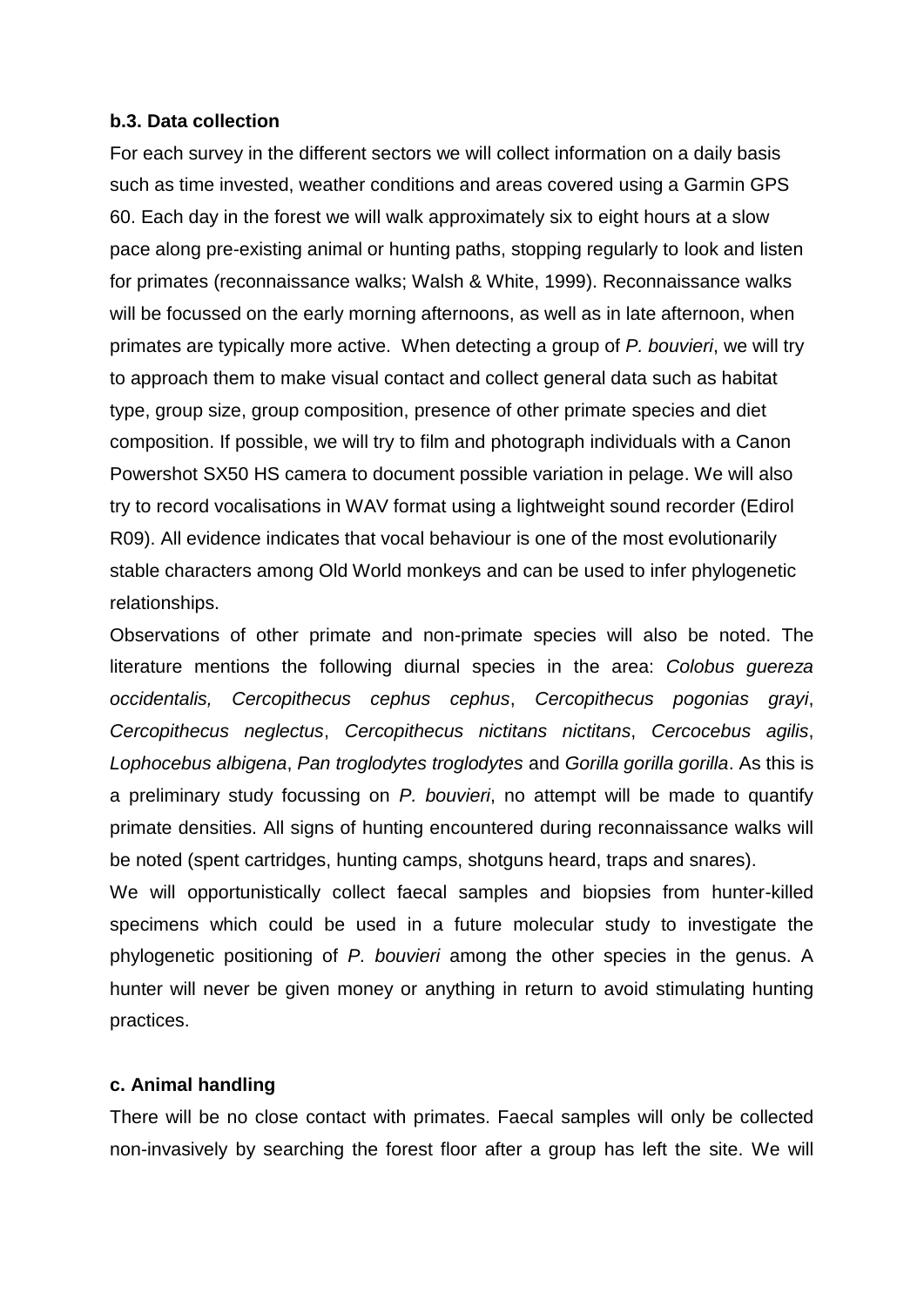wear gloves and follow a strict hygiene protocol to prevent zoonotic disease transmission.

# **d. Local professional development**

We will make an appeal to a higher educated local assistant familiar with the region and culture, as well as experienced local hunters to join us in the forest in the search for primates. This study will stimulate the local people"s interest for and knowledge of primates in the region, which may be of use for future conservation programmes.

# **e. Involvement of local people**

In the villages we will depend on local people for lodging, cooking and food supplies. Local people will also gain additional income through several services ranging from transport in a canoe to bicycle repair.

# **f. Education and public information**

Bouvier"s red colobus is endemic for the Republic of Congo. At the end of each interview we will inform the local people about the uniqueness and conservation importance of this species for the region.

# **5. Post-project follow-up**

# **a. Dissemination of results**

The results of this first-ever study on the species will be published in a conservationoriented and/or primatological journal, hopefully with encouraging results for the conservation of the species.

# **b. Possible post-project conservation action**

Our preliminary results will possibly allow pinpointing potential areas of high conservation value for the species. However, more detailed data will be needed in the future (eg. on densities using standard sampling techniques).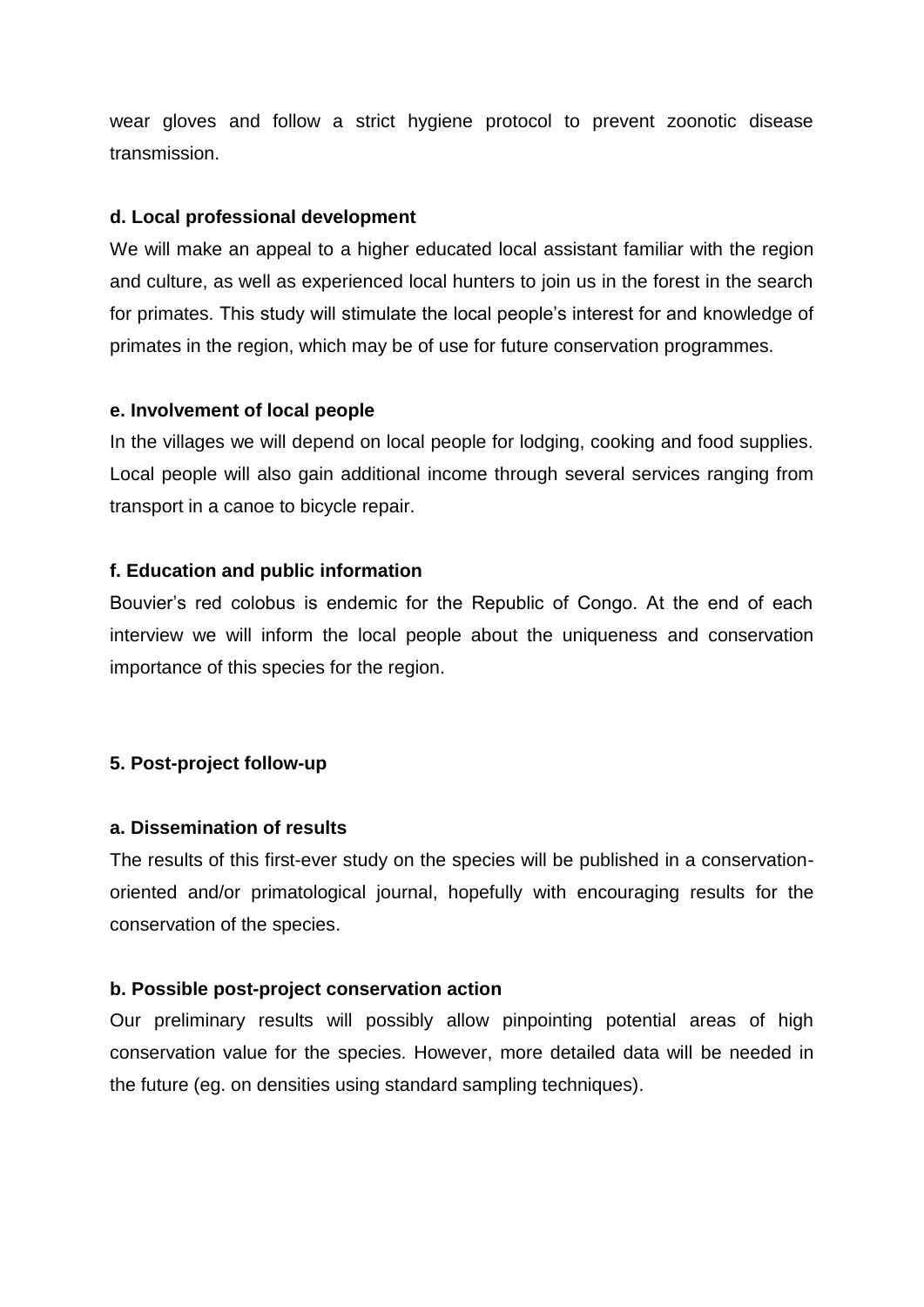#### **c. Evaluation**

We will evaluate the success (survey effort) of this study based on the number of interviews conducted, as well as the number of days spent in the forest and the area covered in different interfluves. Given that red colobus typically live in large social groups, vocalize frequently and spend much of their time in the upper canopy causing a lot of branch movement, the chance of encountering individuals of *P. bouvieri* should be high, if they are still present in the areas surveyed. The number of primates encountered, including *P. bouvieri*, will give an indication of the conservation importance of each area.

# **6. Timetable**

Depending on the preparations of the expedition, we expect to start between January and March 2015 for a duration of maximum three months (the length of a regular visa). We count a maximum of two days in transit in Brazzaville at the beginning and end of the study.

- Days 1 3 Preparations in Brazzaville and travel to Manga village
- Days 4 5 Interviews and preparations in Manga village
- Days 6 23 Surveys in sector 3 and hike and/or river transport to Loboko village
- Days 24 25 Rest and preparations in Loboko village
- Days 26 43 Surveys in sector 4 (forest hike and/or river searches)
- Days 44 45 Rest and preparations in Loboko village
- Days 46 63 Surveys in sector 2 and travel from Bekouélé to Oyo village
- Days 64 65 Rest and preparations in Oyo village
- Days 66 83 Surveys in sector 1 and travel back to N2 national road
- Days 84 86 Travel back to Brazzaville and international flight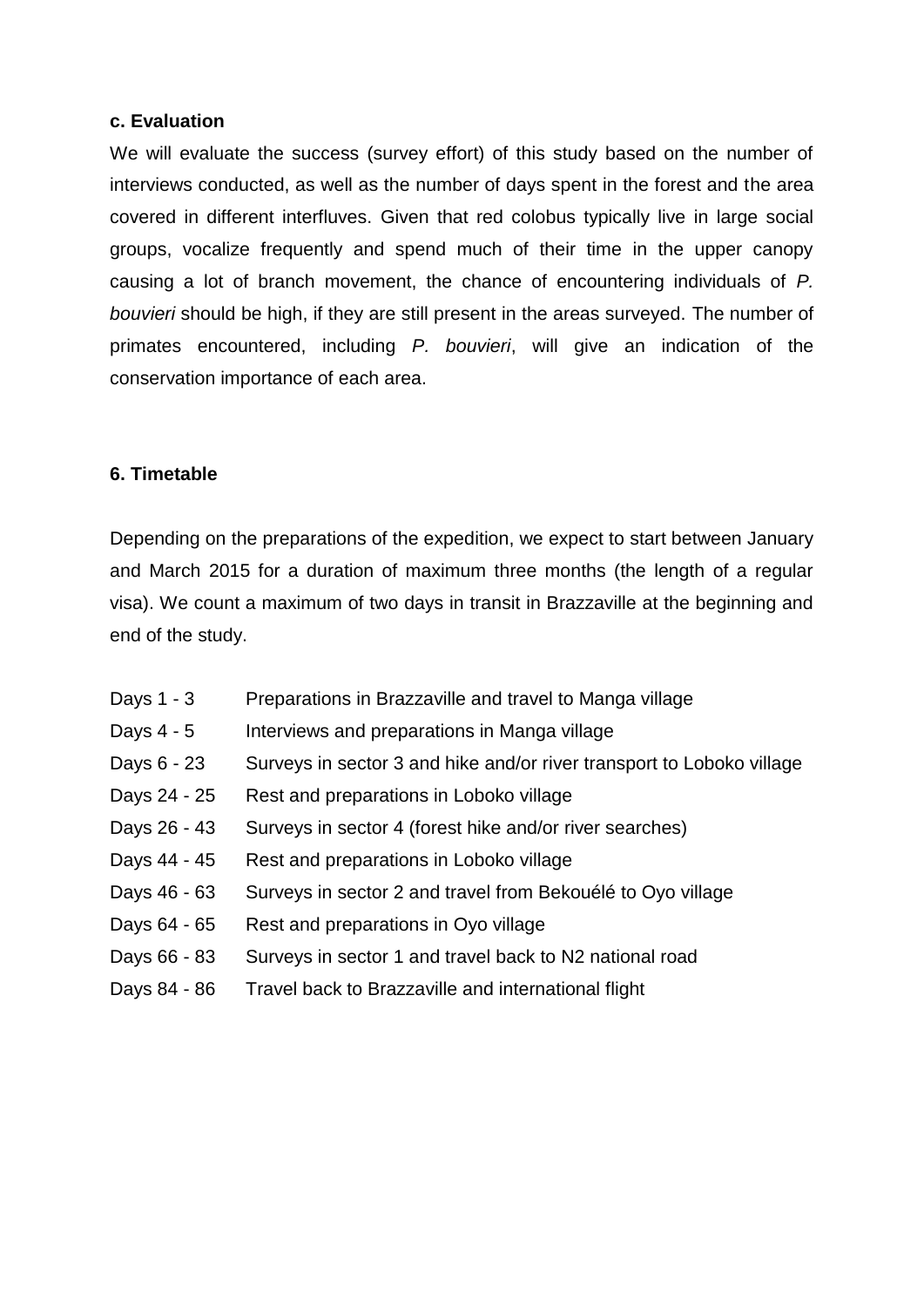# **7. Budget**

Lieven Devreese will undertake this expedition on a personal, voluntary basis to get more familiar with this kind of travelling and fieldwork in remote areas as a preparation for a possible future PhD project on phylogeny of primates in the Congo basin. Basic expedition equipment (gps, binoculars, camera, sound recorder, 1 tent, sleeping, travelling and hiking gear) as well as most of the necessary medicines are available from previous fieldwork.

The following expenses are fixed:

| - international flight                                           | \$1.000 |
|------------------------------------------------------------------|---------|
| - visa (3 months)                                                | \$220   |
| - travel and health insurance                                    | \$250   |
| - public transport from and to Brazzaville (approximately 500km) | \$100   |
| - research permit                                                | \$150   |
| - laminated photo prints                                         | \$20    |
| - lodging and food in Brazzaville (\$50 per day) x 4             | \$200   |
| - additional tent for local assistant                            | \$200   |
| - malaria prophylaxis and treatment                              | \$50    |
| - small solar panel to charge gps, camera and headlamp batteries | \$130   |
| (eg. Goal Zero Guide 10 Plus Solar Kit)                          |         |

The following expenses depend on the needs and can thus only be approximated:

| - local food (ca. \$2 per person per day) x 90 days x 2 people           | \$360        |
|--------------------------------------------------------------------------|--------------|
| - salary for local assistant (ca. \$10 per day) x 90 days                | \$900        |
| - salary for local guides (ca. \$5 per day) x 60 days                    | \$300        |
| - permission from village chiefs to enter their forest (ca. \$10) x 10   | \$100        |
| - transportation on site (car, bicycles, motorcycles, canoe, gasoline, ) | \$500        |
| - lodging in villages (ca. \$5 per night) x 30                           | \$150        |
|                                                                          |              |
| المدمدمان المرارين                                                       | <b>CACOO</b> |

| total                     | \$5000 |
|---------------------------|--------|
| unexpected costs (ca. 8%) | \$370  |
| subtotal                  | \$4630 |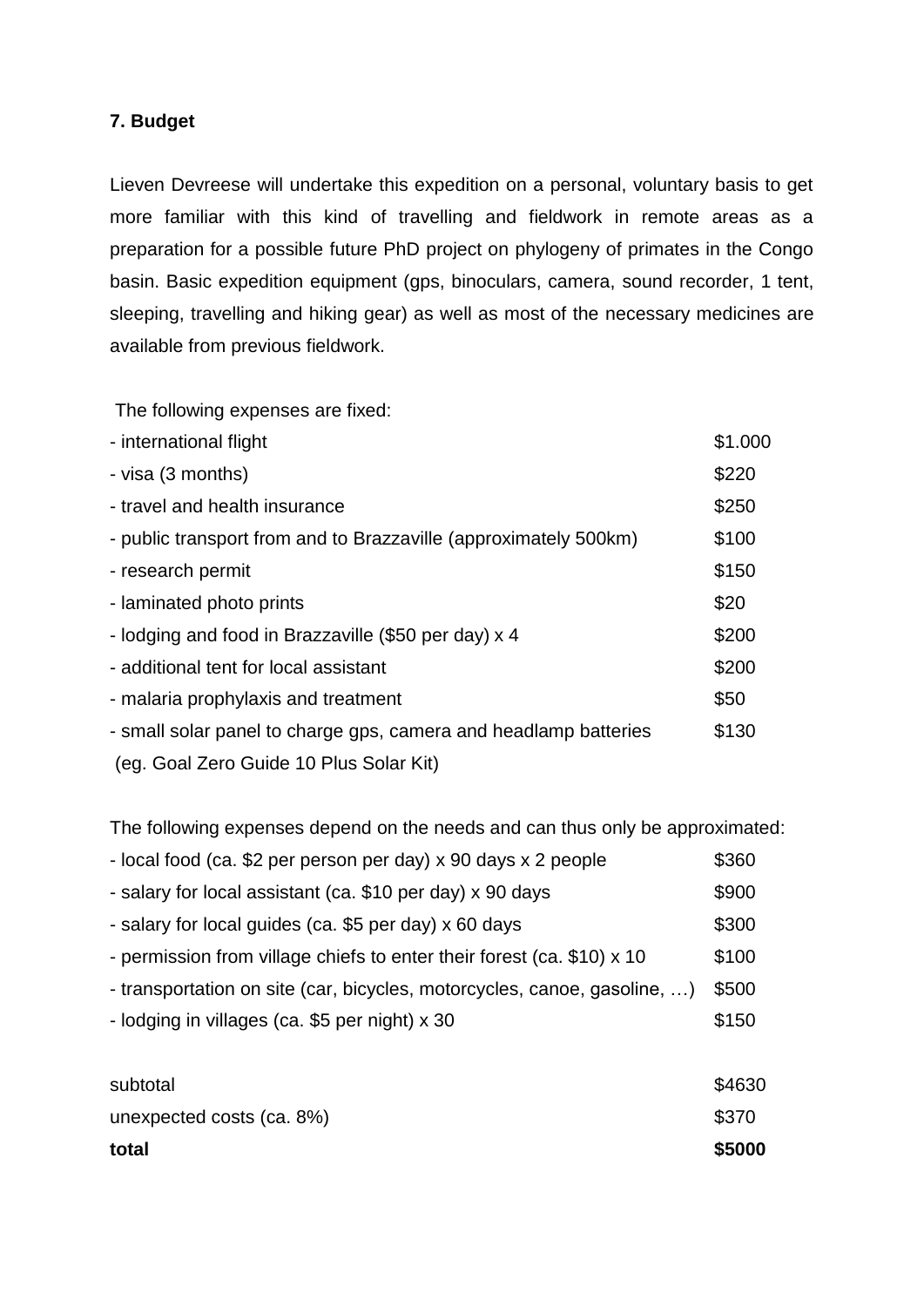This expedition will be carried out as an independent scientist. No affiliation or institutional support is available. The full amount of money will be needed for a threemonth survey. A shorter duration will reduce costs, but given the fixed costs not significantly so. Because of the adventurous nature of the expedition in a very remote area of Central Africa, exact budget calculations are difficult to make. The expedition will be very basic and any luxury will be avoided to reduce costs. A possible budget surplus will be returned to funding organisations.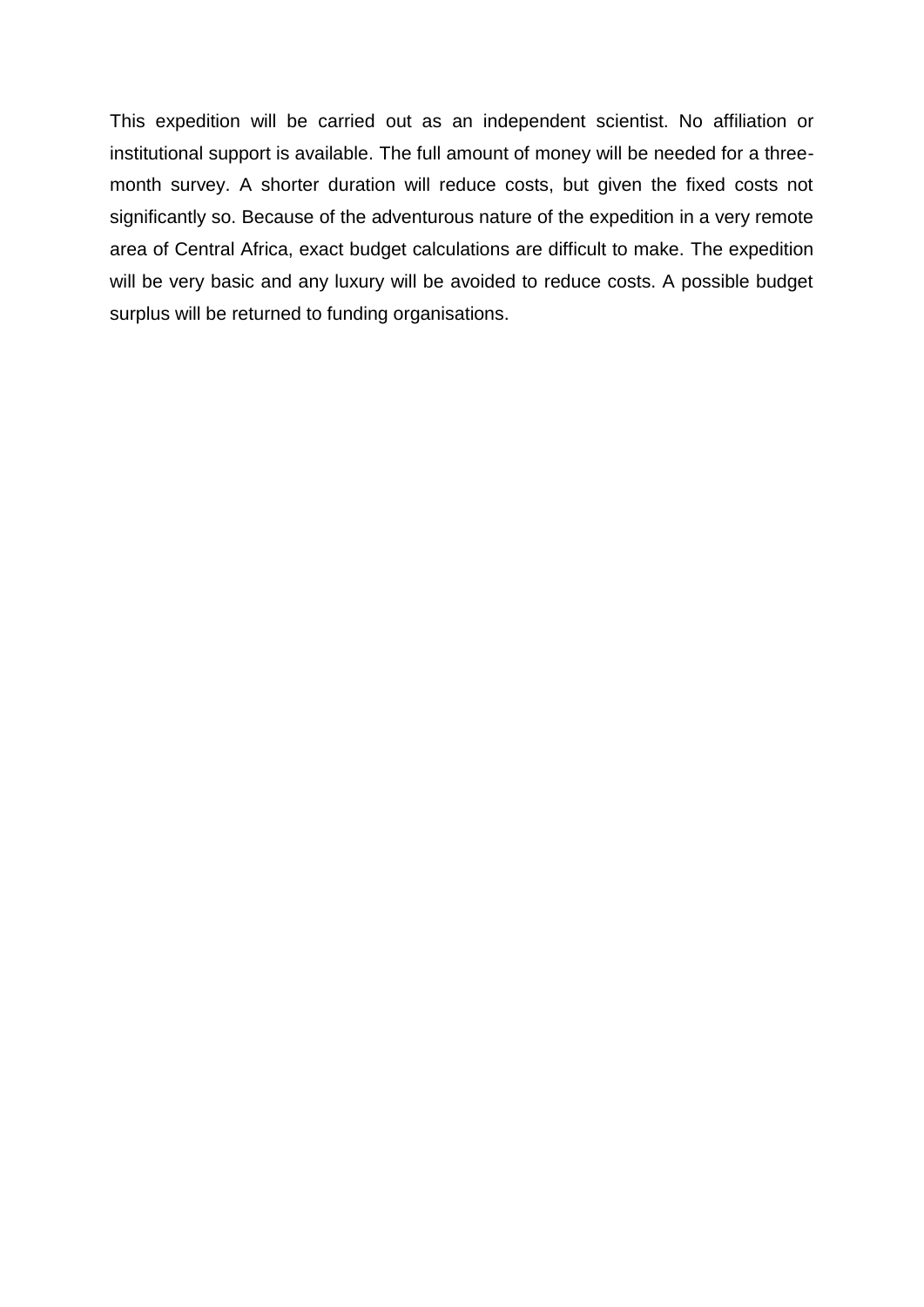#### **8. Bibliography**

Anonymous (2013). Southwest Niger Delta Forest Project Annual report 2012-2013.

- Butynski, T., Grubb, P. & Kingdon, J. (2013). *Procolobus pennantii*. In: *The Mammals of Africa*, *vol. 2. Primates*, Butynski, T., Kingdon, J. & Kalina, J. (eds), Academic Press, Amsterdam, The Netherlands.
- Cronin, D.T., Bocuma Meñe, D., Butynski T.B., Echube, J.M.E., Hearn, G.W., Honarvar, S., Owens, J.R. & Bohome. C.P. (2010). Opportunities Lost: The Rapidly Deteriorating Conservation Status of the Monkeys on Bioko Island, Equatorial Guinea. A Report to the Government of Equatorial Guinea by the Bioko Biodiversity Protection Program, Drexel University, Philadelphia, Pennsylvania.
- Cronin, D.T., Riaco, C. & Hearn, G.W. (2013). Survey of Threatened Monkeys in the Iladyi River Valley Region, Southeastern Bioko Island, Equatorial Guinea. *African Primates* 8: 1-8.
- Fashing, P.J. (2007). African colobine monkeys: Patterns of between-group interaction. In: *Primates in Perspective*. Campbell, C., Fuentes, A., MacKinnon, K., Panger, M. & Bearder S. (eds.). Oxford: Oxford University Press.
- Gippoliti, S. & Agnelli, P. (2014). Primatological relics of the Mission Brazzà-Pecile in Equatorial Africa at the Museo di Storia Naturale of Florence University, with taxonomic notes. *Rend. Fis. Acc. Lincei* 25: 195-199.
- Groves, C.P. (2001). Primate Taxonomy. Smithsonian Institution Press, Washington, DC.
- Groves, C. (2007). The taxonomic diversity of the Colobinae of Africa. *J. Anthropol. Sciences* 85: 7-34.
- King, T., Chamberlan C. & Courage, A. (2006). Gorilla reintroduction, Republic of Congo. A report for the PASA/IUCN African Primate Reintroduction Workshop.
- Malbrant, R. & Maclatchy, A. (1949). Faune de l"équateur africain français: les mammifères. Paul Lechevalier, Paris.
- Matschie, P. (1914). Ein kleiner Beitrag zur Kenntnis der Colobus des unteren Sanga. *Sber. Ges. Naturf. Fr. Berlin* Jahrgang 1914: 342-349.
- McGraw, W.S. (2005). Update on the search for Miss Waldron"s Red Colobus Monkey. *Int. J. Primatol.* 26: 605-619.
- Mittermeier, R.A., Rylands, A.B. & Wilson, D.E. (2013). Handbook of the mammals of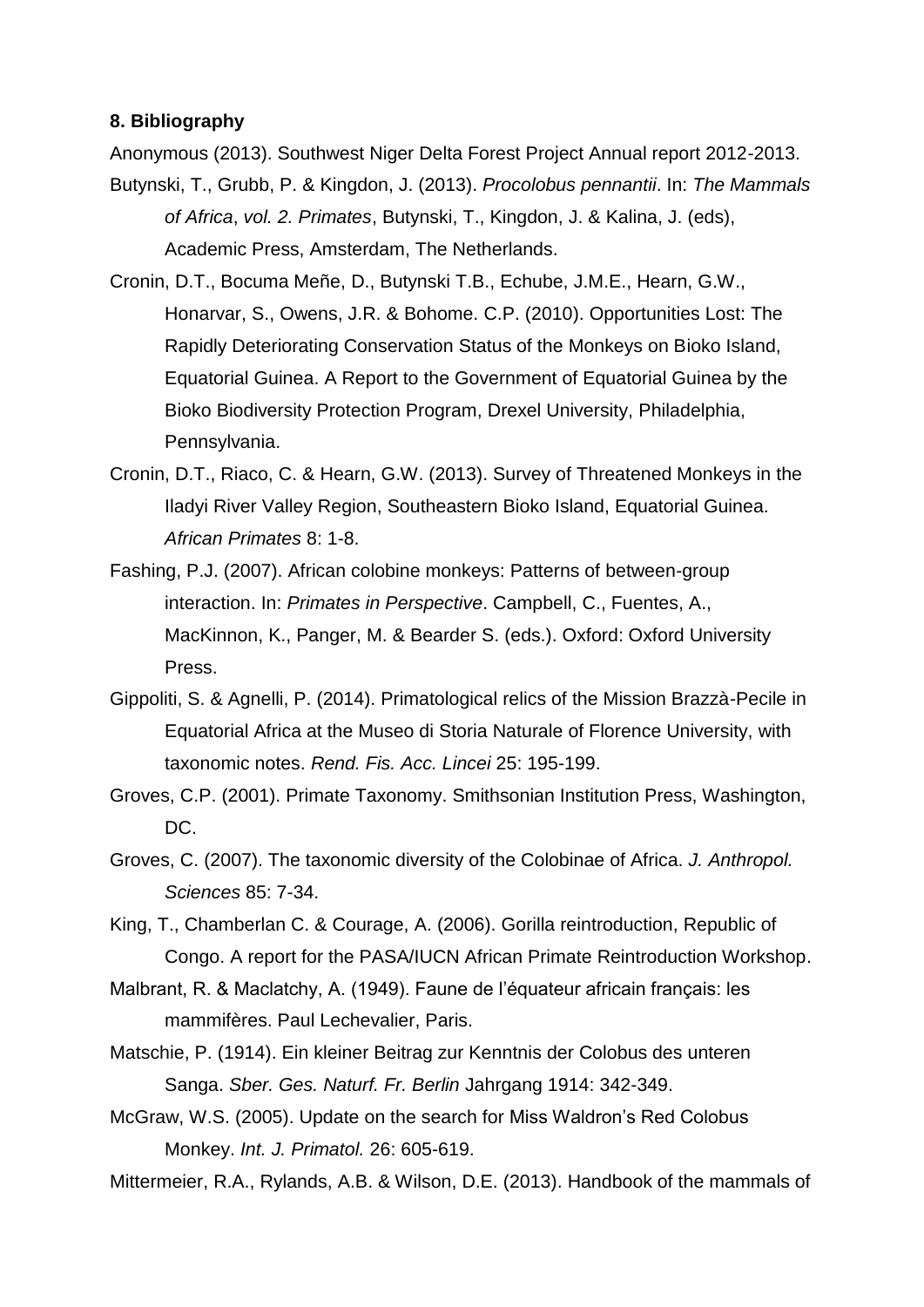the world – vol. 3, Primates. Lynx, Barcelona.

- Moreau, R.E., Hopkins, G.H.E., Hayman, R.W. (1946). The type-localities of some African mammals. *Proc. Zool. Soc. Lond*. 115: 387-447.
- Oates, J.F. (1996). Habitat alteration, hunting and the conservation of folivorous primates in African forests. *Aust. J.Ecol.* 21: 1-9.
- Oates, J.F., Abedi-Lartey, M., McGraw, W.S., Struhsaker, T.T. & Whitesides, G.H. (2000). Extinction of a west African red colobus monkey. *Conserv. Biol*. 14: 1526-1532.
- Oates, J.F. & Struhsaker, T. (2008). *Procolobus pennantii*. The IUCN Red List of Threatened Species. Version 2014.2. Downloaded September 2014.
- Rochebrune, A.T. (1887). Faune de la Sénégambie. Supplement, 1: Mammifères. O. Doin, Paris.
- Schwitzer, C., Mittermeier, R. A., Rylands, A. B., Taylor, L. A., Chiozza, F., Williamson, E. A., Wallis, J. & Clark, F. E. (2014). Primates in Peril: The World"s 25 Most Endangered Primates 2012–2014. IUCN SSC Primate Specialist Group (PSG), International Primatological Society (IPS), Conservation International (CI), and Bristol Zoological Society, Arlington, VA
- Struhsaker, T.T. (2005). The conservation of red colobus and their habitats. *Int. J. Primatol.* 26: 525–538.
- Ting, N. (2008). Molecular systematics of red colobus monkeys (*Procolobus* [*Piliocolobus*]): Understanding the evolution of an endangered primate. PhD dissertation, City University of New York.
- Walsh, P.D. & White, L.J.T. (1999). What will it take to monitor forest elephant populations? *Conserv. Biol* 13: 1194-1202.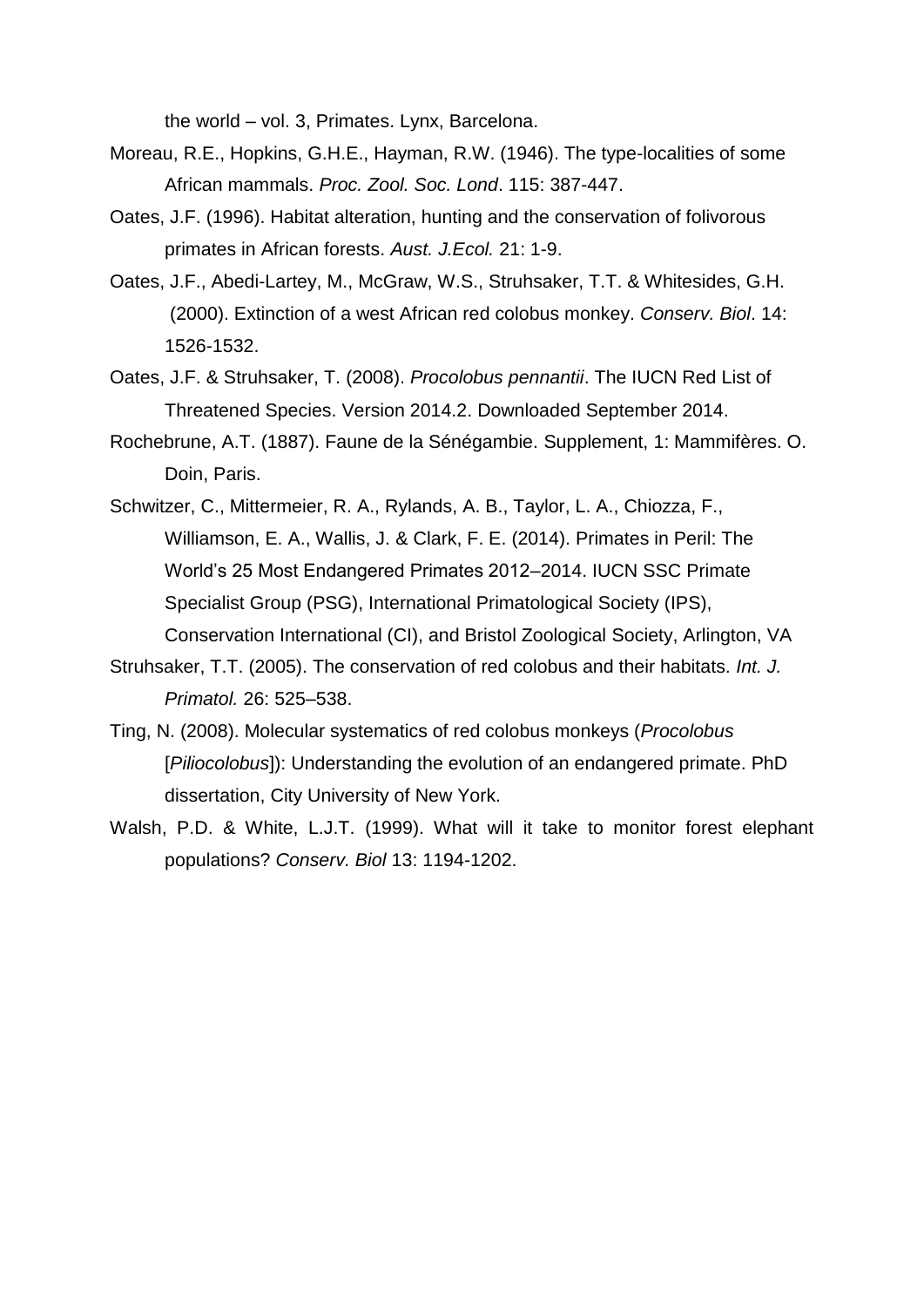# **CURRICULUM VITAE**



# **\_\_Personal details\_\_\_\_\_\_\_\_\_\_\_\_\_\_\_\_\_\_**

Nationality: Belgian

Name: Lieven Devreese Date of birth: 22 October 1987 Telephone: 0032 495 27 08 58 E-mail: lieven\_devreese@hotmail.com

# **Education**

1. Bachelor in Biology 2005-2008 Ghent University, Belgium distinction, always first session

- optional courses: terrestrial ecology, aquatic ecology
- Bachelor thesis: "Sea-drift dispersal of root-parasitic nematodes of *Elymus farctus.*"
- field course: "Social aspects of the grazing behaviour of horses and cows in a heterogeneous dune landscape."
- 3. Master in Evolution and Behavioural Biology

2008-2011 University of Antwerp, Belgium great distinction

- optional courses: primatology, mammalogy, ornithology, applied behavioural biology, ecological genetics, restoration ecology, field course ecology: Poland
- research project: "Radio-tracking of juvenile middle spotted woodpeckers (*Dendrocopos medius*) in the Cantabrian Mountains in North Spain"

one month field work in 2009

- Master thesis: "Foraging strategy of agile mangabeys (*Cercocebus agilis*) exhibiting a permanent large grouping pattern at Bai Hokou, Central African Republic"

six months field work in 2010

# **\_\_Language skills\_\_\_\_\_\_\_\_\_\_\_\_\_\_\_\_\_\_\_\_\_\_\_\_\_\_\_\_\_\_\_\_\_**

Dutch mother tongue French fluently (speaking and writing) English fluently (speaking and writing) Lingala agood knowledge Sango basic knowledge German basic knowledge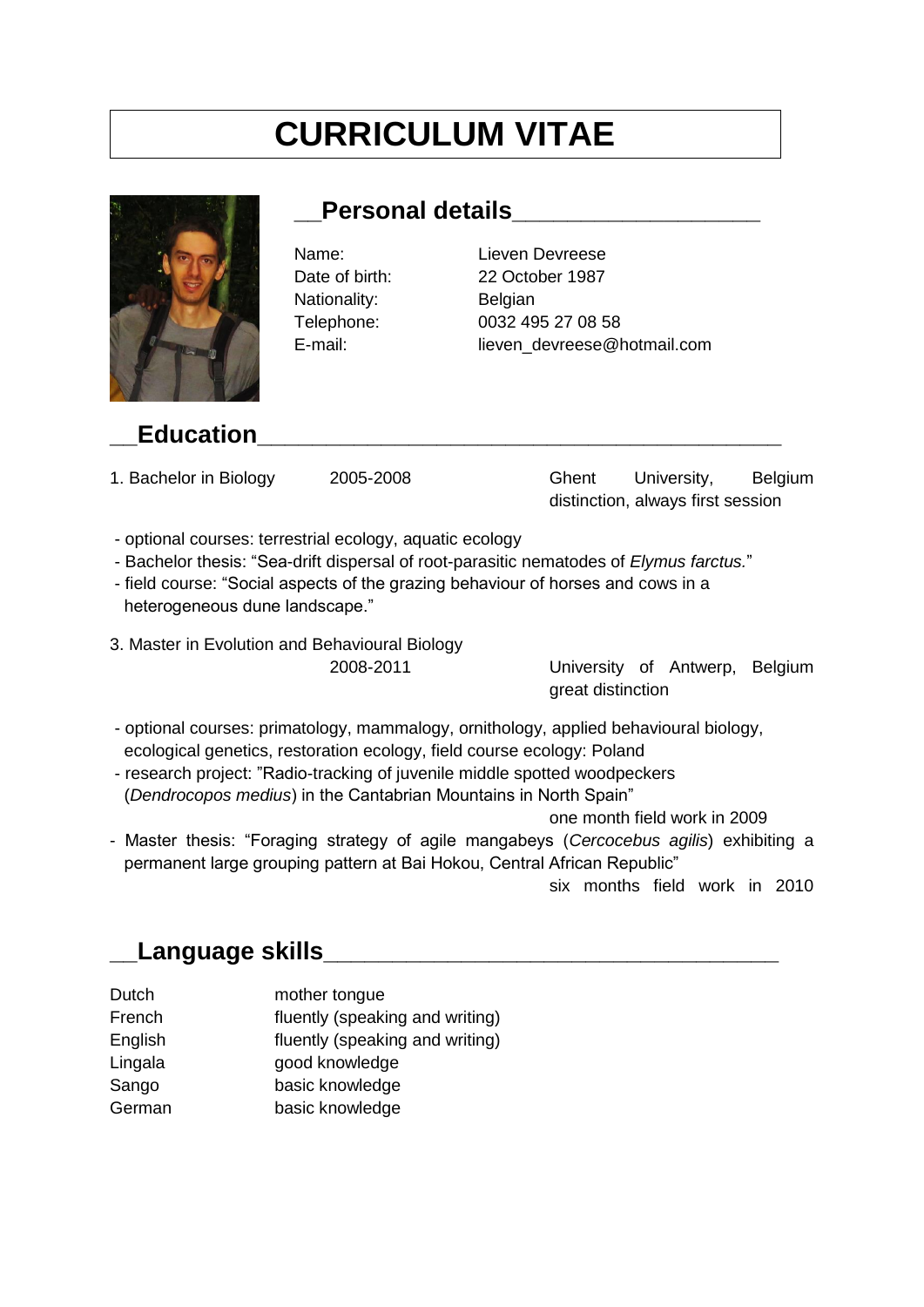# **\_\_Scientific accomplishments\_\_\_\_\_\_\_\_\_\_\_\_\_\_\_\_\_\_\_\_\_\_\_**

- Devreese L, Gilbert CC (in prep). Phylogenetic relationships within the *Cercocebus* clade as indicated by craniodental morphology.
- Devreese L, Gilbert CC (2013). Phylogenetic relationships within the *Cercocebus* clade as indicated by craniodental morphology. Abstract oral presentation. *Folia Primatol*. 84: 268.
- Devreese L, Huynen MC, Stevens JM, Todd A (2013). Group size of a permanent large group of agile mangabeys (*Cercocebus agilis*) at Bai Hokou, Central African Republic. *Folia Primatol.* 84: 67-73.
- Devreese L (2012). What a primatologist should know about taxonomy. Abstract oral presentation, Belgian Group for Primatology.
- laureate Jacques Kets award for best Master thesis in Biology (2011) granted by Antwerp Zoo and Pairi Daiza Zoo
- Devreese L (2011). The ecological role of the agile mangabey (*Cercocebus agilis*) as seed disperser and predator in the tropical rain forest of the Dzanga-Ndoki National Park, Central African Republic. Abstract oral presentation, Belgian Group for Primatology.
- Devreese L (2011). Many hands make light work. Foraging strategy of agile mangabeys (*Cercocebus agilis*) exhibiting a permanent large grouping pattern at Bai Hokou, Central African Republic. Master thesis, University of Antwerp.
- Devreese L (2010). Social organization, activity budget and ranging pattern of a unusually large group of agile mangabeys (*Cercocebus agilis*) at Bai Hokou, Central African Republic. Oral presentation, Congress of the Centre for Research and Conservation.
- Devreese L (2010). Demographic structure, activity budget and ranging pattern of a unusually large group of agile mangabeys (*Cercocebus agilis*) at Bai Hokou, Central African republic. Oral presentation, Benelux Congress of Zoology.

# Work and field experience

| - research assistant at LuiKotale Bonobo Project<br>including a 4-day hike through unpopulated forest, a 4-day river trip and six days of<br>travelling through remote villages to collect samples from different monkey species |                                           | 10 months, 2013-2014 |
|----------------------------------------------------------------------------------------------------------------------------------------------------------------------------------------------------------------------------------|-------------------------------------------|----------------------|
| - zoo keeper at Apenheul Primate Park                                                                                                                                                                                            |                                           | 7 months, 2013       |
| - training of trackers of the ngo Mbou-Mon-Tour in the Democratic Republic of Congo                                                                                                                                              |                                           |                      |
|                                                                                                                                                                                                                                  |                                           | 6 weeks, 2013        |
| - zoo keeper at Apenheul Primate Park                                                                                                                                                                                            |                                           | 8 months, 2012       |
| - Master thesis in the Dzanga-Ndoki National Park, Central African Republic                                                                                                                                                      |                                           |                      |
|                                                                                                                                                                                                                                  |                                           | 6 months, 2010       |
| - Radio-tracking of woodpeckers in North Spain                                                                                                                                                                                   |                                           | 1 month, 2009        |
| - voluntary internships at La Vallée des Singes Primate Park, GaiaPark and Apenheul                                                                                                                                              |                                           |                      |
| Primate park                                                                                                                                                                                                                     | a total of 32 weeks between 2005 and 2008 |                      |
|                                                                                                                                                                                                                                  |                                           |                      |